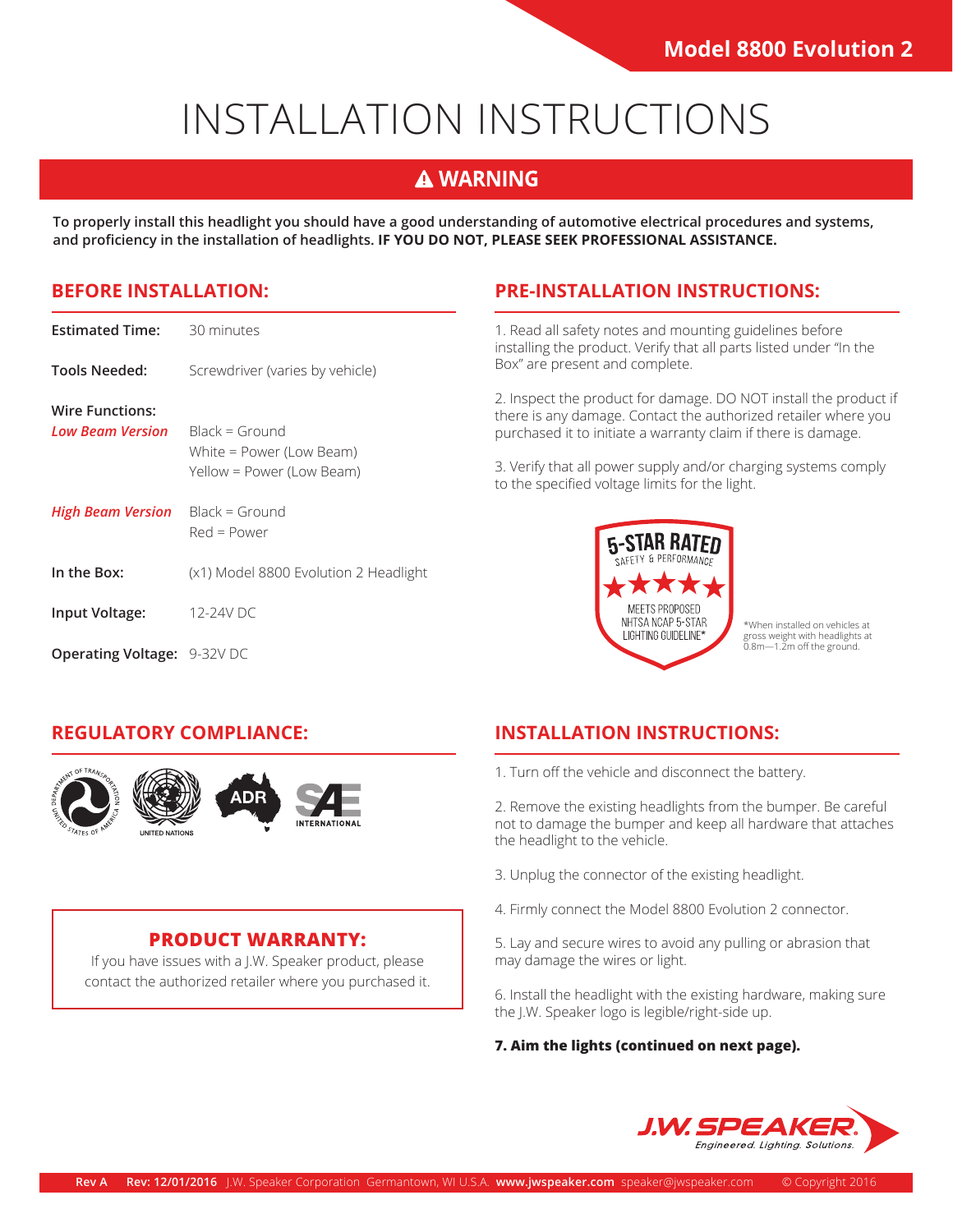## HEADLIGHT AIMING INSTRUCTIONS FOR LOW AND HIGH/LOW HEADLIGHTS

### **A WARNING**

Headlight must be securely mounted and properly aimed such that the beam pattern "cut off line" complies with all applicable regulations. **If you are not familiar with the legal requirements for aiming your headlights, please see a professional service provider.** We recommend that headlights are aimed with a headlight aiming system for proper alignment. Failure to properly aim your headlights is a risk to other drivers and could result in tickets or citations with local authorities. J.W. Speaker is not liable for any damage to the vehicle or light, or any tickets/citations as a result of using these guidelines.

#### **BEFORE AIMING: KEY TERMS:**

- 1. Vehicle is being aimed on a level surface.
- 2. All tires are properly inflated.
- 3. Vehicle is at normal driving height.

#### **REQUIRED SUPPLIES:**

- Tape or chalk to mark lines
- Corresponding tools for your vehicle's aiming mechanism

#### **OPTIONAL SUPPLIES:**

• Laser level to expedite the aiming process and will help to increase accuracy in aiming

**Kink (elbow):** The top of the pattern that is the cut-off when aimed at a wall.



**Alignment Point:** The center of the angle in the Kink that must align to the center point when aiming the light at a wall.



**LHT (Left Hand Traffic):**  ECE Regulation countries like the United Kingdom

**RHT (Left Hand Traffic):**  DOT (and some ECE) ■ Regulation countries like the United Kingdom



*The following instructions are illustrated for RHT vehicles. Aiming for LHT vehicles will be mirrored to what is shown.*

#### **AIMING GUIDELINES:**

1. Park your vehicle close to a wall, in an area where there is at least 7.62 meters (25 feet) of space behind it (excluding the truck length).



2. On the wall, draw a line from the ground to the approximate center point of the headlight. Repeat for the other headlight. This will create your Y axis lines.

**To meet proposed 5-Star rating, lights must be installed on vehicles at gross weight with headlights at 0.8— 1.2m off the ground.**

П I.



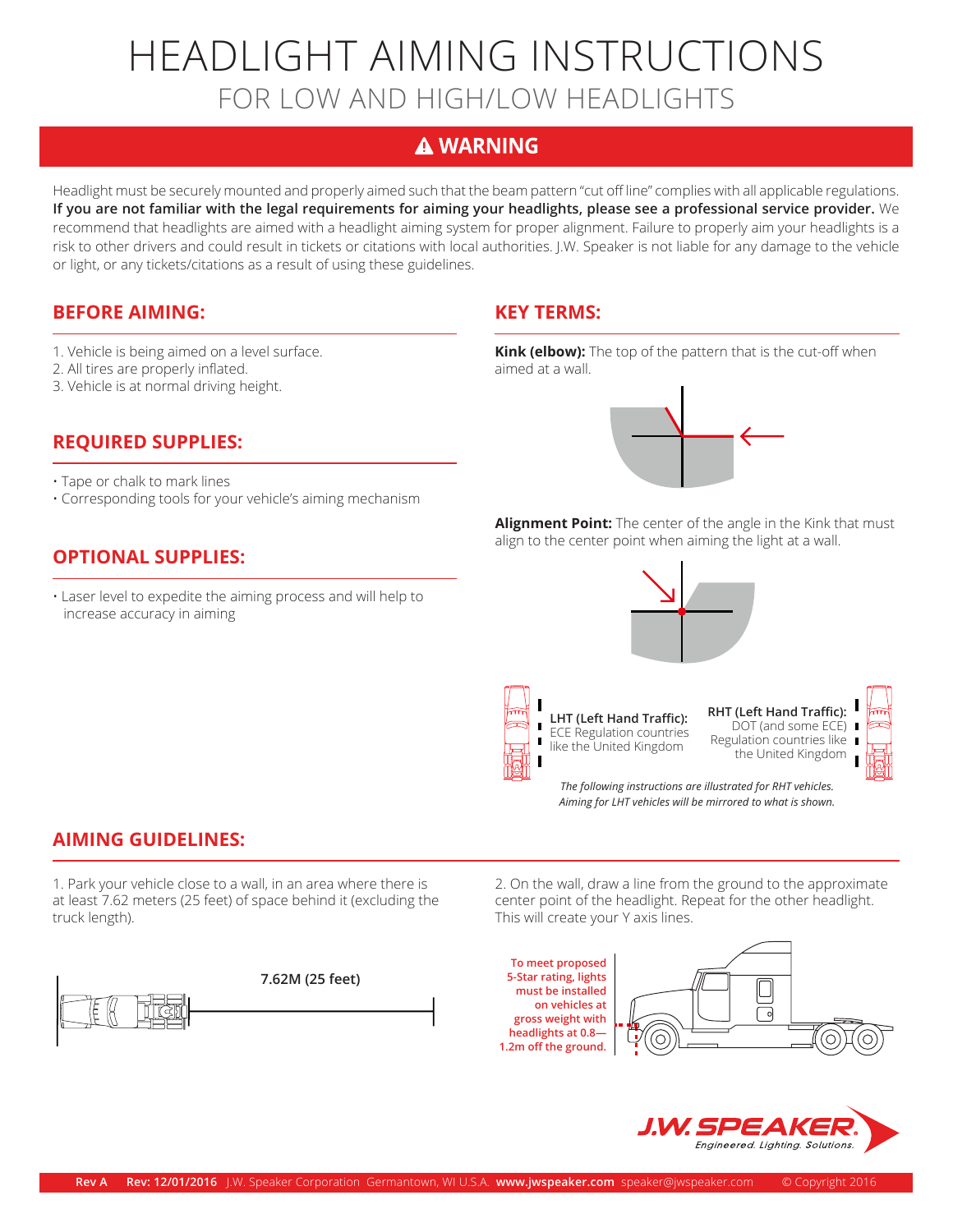#### **AIMING GUIDELINES CONTINUED:**

3. Connect the center points between headlights in a straight line, using chalk or tape. This will create your X axis (horizontal) line. **NOTE:** Use a straight edge and a level to make sure this line is straight.



5. Reverse your vehicle in a straight line so that the front of the headlights are 7.62 meters (25 feet) back from the wall.



6. When you first turn on your vehicle after installing your headlights, the **Alignment Points** of the **LOW BEAM** may be positioned differently than shown and will likely be aimed differently from each other.



8. On the same headlight, adjust horizontally until the **Alignment Point** is even with the Y axis.



4. Extend your vertical, Y (vertical) axis lines up approximately 3 feet. Your lines should match the diagram below, when looking at the lines straight on.



The goal of this sheet is to aim BOTH of your headlights so that the **Alignment Point** is at the crossection of the horizontal X and vertical Y lines you have drawn. The following directions illustrate the process and proper aiming of headlights.

7. Using the alignment mechanisms in your vehicle, adjust one headlight vertically until the **Alignment Point** is even with the X axis.



9. Repeat this process on the other headlight. Both headlights should match the diagram below, where the **Alignment Point** is even with the point where the X and Y axis crosses.



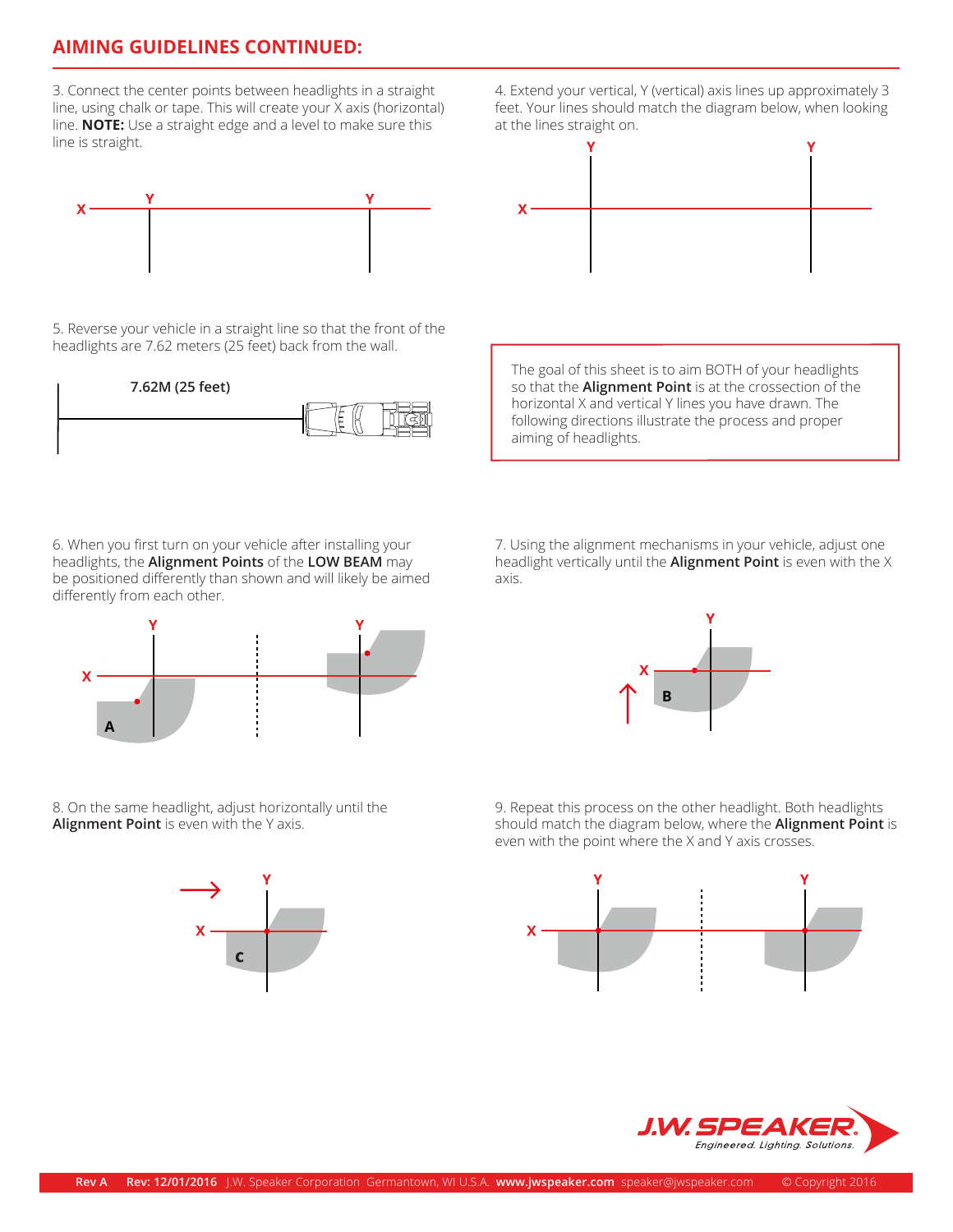## HEADLIGHT AIMING INSTRUCTIONS FOR HIGH/DRIVING BEAM ONLY HEADLIGHTS

#### **A WARNING**

Headlight must be securely mounted and properly aimed such that the beam pattern "cut off line" complies with all applicable regulations. **If you are not familiar with the legal requirements for aiming your headlights, please see a professional service provider.** We recommend that headlights are aimed with a headlight aiming system for proper alignment. Failure to properly aim your headlights is a risk to other drivers and could result in tickets or citations with local authorities. J.W. Speaker is not liable for any damage to the vehicle or light, or any tickets/citations as a result of using these guidelines.

#### **BEFORE AIMING:**

- 1. Vehicle is being aimed on a level surface.
- 2. All tires are properly inflated.
- 3. Vehicle is at normal driving height.

#### **REQUIRED SUPPLIES:**

- Tape or chalk to mark lines
- Corresponding tools for your vehicle's aiming mechanism

#### **OPTIONAL SUPPLIES:**

• Laser level to expedite the aiming process and will help to increase accuracy in aiming

#### **KEY TERMS:**

**Hot Spot:** The top of the pattern that is the cut-off when aimed at a wall.

#### **AIMING GUIDELINES:**

1. Park your vehicle close to a wall, in an area where there is at least 7.62 meters (25 feet) of space behind it (excluding the truck length).



3. Connect the center points between headlights in a straight line, using chalk or tape. This will create your X axis (horizontal) line. **NOTE:** Use a straight edge and a level to make sure this line is straight.



2. On the wall, draw a line from the ground to the approximate center point of the headlight. Repeat for the other headlight. This will create your Y axis lines.



4. Extend your vertical, Y (vertical) axis lines up approximately 3 feet. Your lines should match the diagram below, when looking at the lines straight on.